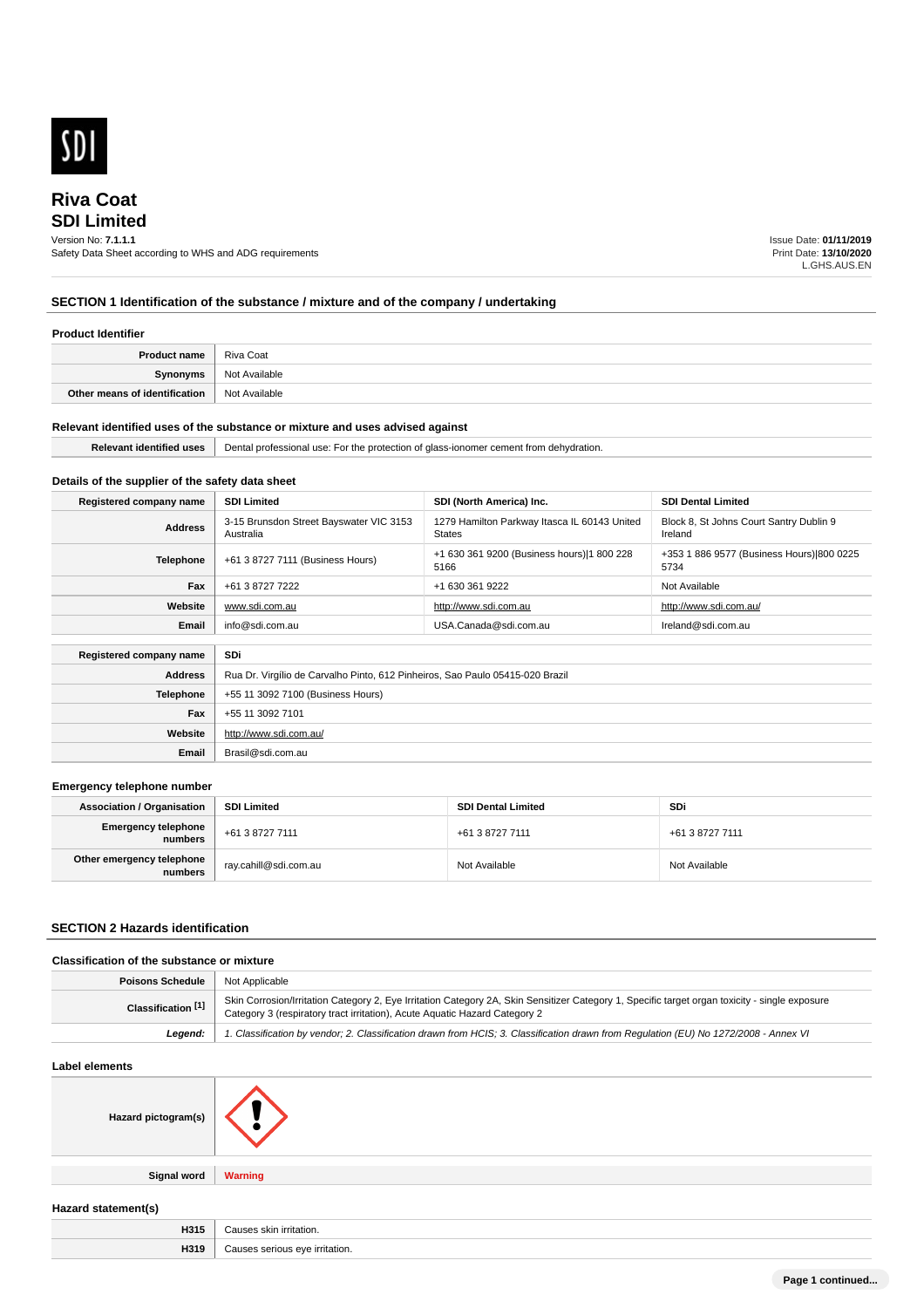| H317 | May cause an allergic skin reaction. |
|------|--------------------------------------|
| H335 | May cause respiratory irritation.    |
| H401 | Toxic to aquatic life.               |

#### **Precautionary statement(s) Prevention**

| $\cdots$ |                                                                            |  |
|----------|----------------------------------------------------------------------------|--|
| P271     | Use only outdoors or in a well-ventilated area.                            |  |
| P280     | Wear protective gloves/protective clothing/eye protection/face protection. |  |
| P261     | Avoid breathing mist/vapours/spray.                                        |  |
| P273     | Avoid release to the environment.                                          |  |
| P272     | Contaminated work clothing should not be allowed out of the workplace.     |  |

### **Precautionary statement(s) Response**

| P321           | Specific treatment (see advice on this label).                                                                                   |
|----------------|----------------------------------------------------------------------------------------------------------------------------------|
| P362           | Take off contaminated clothing and wash before reuse.                                                                            |
| P302+P352      | IF ON SKIN: Wash with plenty of water and soap.                                                                                  |
| P305+P351+P338 | IF IN EYES: Rinse cautiously with water for several minutes. Remove contact lenses, if present and easy to do. Continue rinsing. |
| P312           | Call a POISON CENTER or doctor/physician if you feel unwell.                                                                     |
| P333+P313      | If skin irritation or rash occurs: Get medical advice/attention.                                                                 |
| P337+P313      | If eye irritation persists: Get medical advice/attention.                                                                        |
| P304+P340      | IF INHALED: Remove victim to fresh air and keep at rest in a position comfortable for breathing.                                 |
|                |                                                                                                                                  |

#### **Precautionary statement(s) Storage**

| _____     |                                                                  |  |
|-----------|------------------------------------------------------------------|--|
| P405      | Store locked up                                                  |  |
| P403+P233 | Store in a well-ventilated place. Keep container tightly closed. |  |

### **Precautionary statement(s) Disposal**

**P501** Dispose of contents/container to authorised hazardous or special waste collection point in accordance with any local regulation.

# **SECTION 3 Composition / information on ingredients**

#### **Substances**

See section below for composition of Mixtures

#### **Mixtures**

| <b>CAS No</b> | %[weight]  | Name                        |
|---------------|------------|-----------------------------|
| 109-16-0      | 20-30<br>. | vlene alvcol dimethacrvlate |
| 72869-86-4    | 60-70<br>. | : dimethacrvlate            |

## **SECTION 4 First aid measures**

| Description of first aid measures |                                                                                                                                                                                                                                                                                                                                                                                                                                                                                                   |
|-----------------------------------|---------------------------------------------------------------------------------------------------------------------------------------------------------------------------------------------------------------------------------------------------------------------------------------------------------------------------------------------------------------------------------------------------------------------------------------------------------------------------------------------------|
| <b>Eye Contact</b>                | If this product comes in contact with the eyes:<br>Vash out immediately with fresh running water.<br>Ensure complete irrigation of the eye by keeping eyelids apart and away from eye and moving the eyelids by occasionally lifting the upper<br>and lower lids.<br>Seek medical attention without delay; if pain persists or recurs seek medical attention.<br>Removal of contact lenses after an eye injury should only be undertaken by skilled personnel.                                    |
| <b>Skin Contact</b>               | If skin contact occurs:<br>Immediately remove all contaminated clothing, including footwear.<br>Flush skin and hair with running water (and soap if available).<br>Seek medical attention in event of irritation.                                                                                                                                                                                                                                                                                 |
| Inhalation                        | If fumes or combustion products are inhaled remove from contaminated area.<br>Lay patient down. Keep warm and rested.<br>▶ Prostheses such as false teeth, which may block airway, should be removed, where possible, prior to initiating first aid procedures.<br>Apply artificial respiration if not breathing, preferably with a demand valve resuscitator, bag-valve mask device, or pocket mask as trained.<br>Perform CPR if necessary.<br>Transport to hospital, or doctor, without delay. |
| Ingestion                         | Immediately give a glass of water.<br>First aid is not generally required. If in doubt, contact a Poisons Information Centre or a doctor.<br>Seek medical attention.                                                                                                                                                                                                                                                                                                                              |

**Indication of any immediate medical attention and special treatment needed**

Treat symptomatically.

## **SECTION 5 Firefighting measures**

### **Extinguishing media**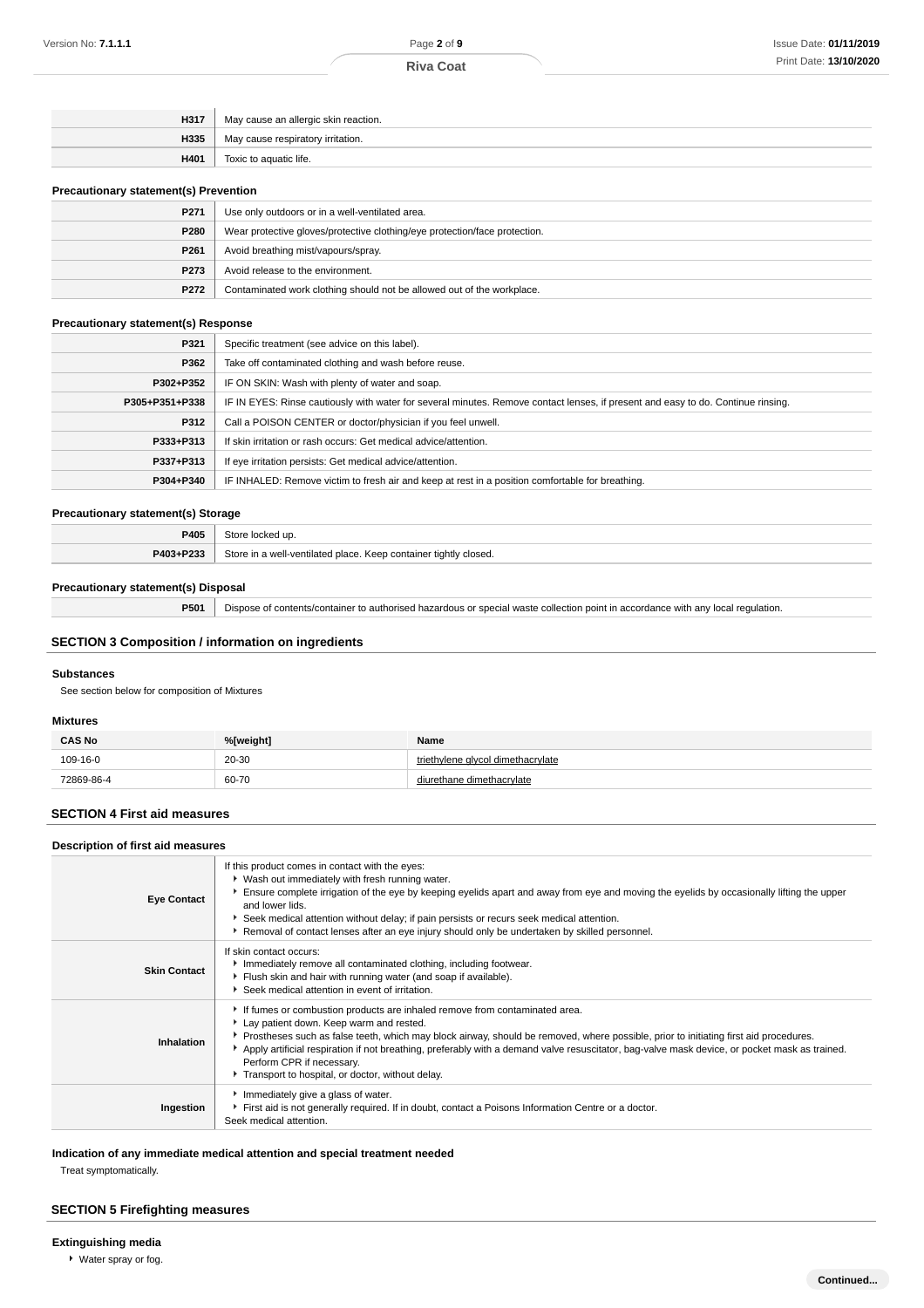- Foam.
- Dry chemical powder.
- ▶ BCF (where regulations permit).
- Carbon dioxide.

## **Special hazards arising from the substrate or mixture**

**Fire Incompatibility** None known

| <b>Advice for firefighters</b> |                                                                                                                                                                                                                                                                                                                                                                                                                                                                                                                                                        |
|--------------------------------|--------------------------------------------------------------------------------------------------------------------------------------------------------------------------------------------------------------------------------------------------------------------------------------------------------------------------------------------------------------------------------------------------------------------------------------------------------------------------------------------------------------------------------------------------------|
| <b>Fire Fighting</b>           | Alert Fire Brigade and tell them location and nature of hazard.<br>► Wear breathing apparatus plus protective gloves in the event of a fire.<br>Prevent, by any means available, spillage from entering drains or water courses.<br>Use fire fighting procedures suitable for surrounding area.<br>DO NOT approach containers suspected to be hot.<br>▶ Cool fire exposed containers with water spray from a protected location.<br>If safe to do so, remove containers from path of fire.<br>Equipment should be thoroughly decontaminated after use. |
| <b>Fire/Explosion Hazard</b>   | • Non combustible.<br>Not considered a significant fire risk, however containers may burn.<br>May emit corrosive fumes.<br>Decomposes on heating and produces:<br>carbon dioxide (CO2)<br>carbon monoxide (CO)                                                                                                                                                                                                                                                                                                                                         |
| <b>HAZCHEM</b>                 | Not Applicable                                                                                                                                                                                                                                                                                                                                                                                                                                                                                                                                         |

## **SECTION 6 Accidental release measures**

**Personal precautions, protective equipment and emergency procedures**

See section 8

#### **Environmental precautions**

See section 12

### **Methods and material for containment and cleaning up**

|                     | Clean up all spills immediately.                                                                                                                                                                                                                                                                                                                                                                                                                                                                                                                                                                                                                                                                                                                                                                                                       |
|---------------------|----------------------------------------------------------------------------------------------------------------------------------------------------------------------------------------------------------------------------------------------------------------------------------------------------------------------------------------------------------------------------------------------------------------------------------------------------------------------------------------------------------------------------------------------------------------------------------------------------------------------------------------------------------------------------------------------------------------------------------------------------------------------------------------------------------------------------------------|
| <b>Minor Spills</b> | Avoid breathing vapours and contact with skin and eyes.<br>• Control personal contact with the substance, by using protective equipment.<br>• Contain and absorb spill with sand, earth, inert material or vermiculite.<br>$\cdot$ Wipe up.<br>• Place in a suitable, labelled container for waste disposal.                                                                                                                                                                                                                                                                                                                                                                                                                                                                                                                           |
| <b>Major Spills</b> | Moderate hazard.<br>Clear area of personnel and move upwind.<br>Alert Fire Brigade and tell them location and nature of hazard.<br>• Wear breathing apparatus plus protective gloves.<br>Prevent, by any means available, spillage from entering drains or water course.<br>Stop leak if safe to do so.<br>Contain spill with sand, earth or vermiculite.<br>• Collect recoverable product into labelled containers for recycling.<br>Neutralise/decontaminate residue (see Section 13 for specific agent).<br>Collect solid residues and seal in labelled drums for disposal.<br>▶ Wash area and prevent runoff into drains.<br>After clean up operations, decontaminate and launder all protective clothing and equipment before storing and re-using.<br>If contamination of drains or waterways occurs, advise emergency services. |

Personal Protective Equipment advice is contained in Section 8 of the SDS.

## **SECTION 7 Handling and storage**

| Precautions for safe handling |                                                                                                                                                                                                                                                                                                                                                                                                                                                                                                                                                                                                                                                                                                                                                                                                          |
|-------------------------------|----------------------------------------------------------------------------------------------------------------------------------------------------------------------------------------------------------------------------------------------------------------------------------------------------------------------------------------------------------------------------------------------------------------------------------------------------------------------------------------------------------------------------------------------------------------------------------------------------------------------------------------------------------------------------------------------------------------------------------------------------------------------------------------------------------|
| Safe handling                 | Avoid all personal contact, including inhalation.<br>• Wear protective clothing when risk of exposure occurs.<br>Use in a well-ventilated area.<br>Avoid contact with moisture.<br>Avoid contact with incompatible materials.<br>V When handling, DO NOT eat, drink or smoke.<br>Keep containers securely sealed when not in use.<br>Avoid physical damage to containers.<br>Always wash hands with soap and water after handling.<br>► Work clothes should be laundered separately. Launder contaminated clothing before re-use.<br>Use good occupational work practice.<br>• Observe manufacturer's storage and handling recommendations contained within this SDS.<br>Atmosphere should be regularly checked against established exposure standards to ensure safe working conditions are maintained. |
| <b>Other information</b>      | Store in a dry and well ventilated-area, away from heat and sunlight.<br>Store between 10 and 25 deg. C.<br>Store away from sources of heat or ignition / naked lights.                                                                                                                                                                                                                                                                                                                                                                                                                                                                                                                                                                                                                                  |

### **Conditions for safe storage, including any incompatibilities**

| turer<br>* only.<br>יז מנוחי<br>eunnilla <i>r</i> i<br>man<br>nv |  |
|------------------------------------------------------------------|--|
|                                                                  |  |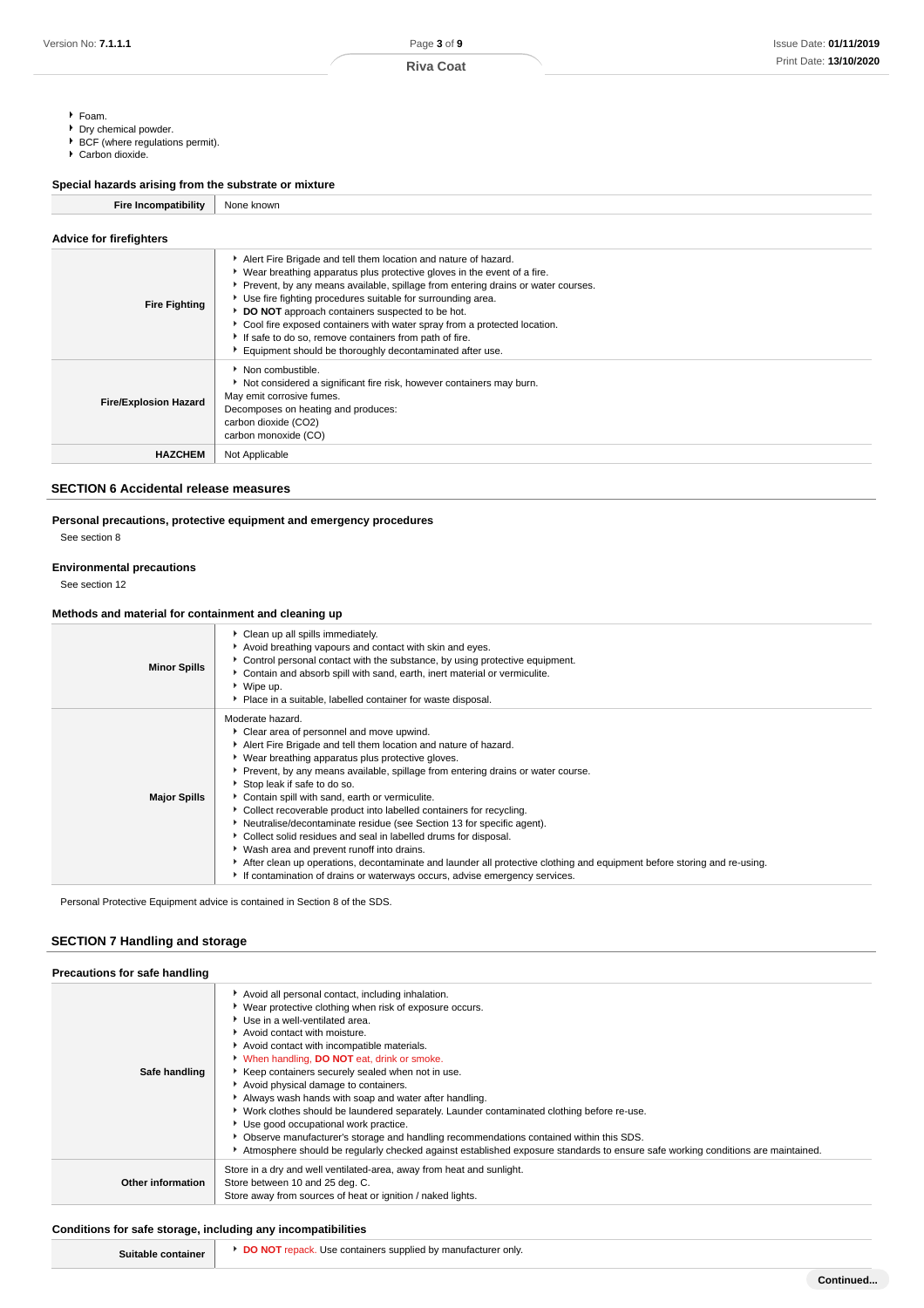|                                                          | Check that containers are clearly labelled and free from leaks                                                 |  |  |
|----------------------------------------------------------|----------------------------------------------------------------------------------------------------------------|--|--|
| Storage incompatibility                                  | Avoid storage with reducing agents.<br>Avoid strong acids, acid chlorides, acid anhydrides and chloroformates. |  |  |
| <b>SECTION 8 Exposure controls / personal protection</b> |                                                                                                                |  |  |
| <b>Control parameters</b>                                |                                                                                                                |  |  |

### **Occupational Exposure Limits (OEL)**

## **Emergency Limits**

| Ingredient                        | <b>Material name</b>                                                |                     | TEEL-1             | TEEL-2      | TEEL-3                 |
|-----------------------------------|---------------------------------------------------------------------|---------------------|--------------------|-------------|------------------------|
| triethylene glycol dimethacrylate | Methacrylic acid, diester with triethylene glycol; (Polyester TGM3) |                     | $33 \text{ mg/m}$  | 360 mg/m3   | $2,100 \text{ mg/m}$ 3 |
| diurethane dimethacrylate         | Diurethane dimethacrylate                                           |                     | $120 \text{ mg/m}$ | 1,300 mg/m3 | 7,900 mg/m3            |
|                                   |                                                                     |                     |                    |             |                        |
| Ingredient                        | <b>Original IDLH</b>                                                | <b>Revised IDLH</b> |                    |             |                        |
| triethylene glycol dimethacrylate | Not Available<br>Not Available                                      |                     |                    |             |                        |
| diurethane dimethacrylate         | Not Available<br>Not Available                                      |                     |                    |             |                        |

### **Occupational Exposure Banding**

| Ingredient                        | <b>Occupational Exposure Band Rating</b>                                                                                                                                                                                                                                                 | <b>Occupational Exposure Band Limit</b> |  |
|-----------------------------------|------------------------------------------------------------------------------------------------------------------------------------------------------------------------------------------------------------------------------------------------------------------------------------------|-----------------------------------------|--|
| triethylene glycol dimethacrylate |                                                                                                                                                                                                                                                                                          | $\leq 0.1$ ppm                          |  |
| diurethane dimethacrylate         |                                                                                                                                                                                                                                                                                          | $\leq 0.1$ ppm                          |  |
| Notes:                            | Occupational exposure banding is a process of assigning chemicals into specific categories or bands based on a chemical's potency and the<br>adverse health outcomes associated with exposure. The output of this process is an occupational exposure band (OEB), which corresponds to a |                                         |  |

### **Exposure controls**

| Version No: <b>7.1.1.1</b>                               | Page 4 of 9                                                                                                                                                                                                                                                                                                                                                                                                                                                                                                                                                                                                                                                                                                                                                                                                                                                                                                                                                                                                                                                                    |                        |                                         |                              | <b>Issue Date: 01/11/2</b>         |
|----------------------------------------------------------|--------------------------------------------------------------------------------------------------------------------------------------------------------------------------------------------------------------------------------------------------------------------------------------------------------------------------------------------------------------------------------------------------------------------------------------------------------------------------------------------------------------------------------------------------------------------------------------------------------------------------------------------------------------------------------------------------------------------------------------------------------------------------------------------------------------------------------------------------------------------------------------------------------------------------------------------------------------------------------------------------------------------------------------------------------------------------------|------------------------|-----------------------------------------|------------------------------|------------------------------------|
|                                                          | <b>Riva Coat</b>                                                                                                                                                                                                                                                                                                                                                                                                                                                                                                                                                                                                                                                                                                                                                                                                                                                                                                                                                                                                                                                               |                        |                                         |                              | Print Date: 13/10/2                |
|                                                          |                                                                                                                                                                                                                                                                                                                                                                                                                                                                                                                                                                                                                                                                                                                                                                                                                                                                                                                                                                                                                                                                                |                        |                                         |                              |                                    |
|                                                          | • Check that containers are clearly labelled and free from leaks                                                                                                                                                                                                                                                                                                                                                                                                                                                                                                                                                                                                                                                                                                                                                                                                                                                                                                                                                                                                               |                        |                                         |                              |                                    |
| Storage incompatibility                                  | Avoid storage with reducing agents.<br>Avoid strong acids, acid chlorides, acid anhydrides and chloroformates.                                                                                                                                                                                                                                                                                                                                                                                                                                                                                                                                                                                                                                                                                                                                                                                                                                                                                                                                                                 |                        |                                         |                              |                                    |
| <b>SECTION 8 Exposure controls / personal protection</b> |                                                                                                                                                                                                                                                                                                                                                                                                                                                                                                                                                                                                                                                                                                                                                                                                                                                                                                                                                                                                                                                                                |                        |                                         |                              |                                    |
|                                                          |                                                                                                                                                                                                                                                                                                                                                                                                                                                                                                                                                                                                                                                                                                                                                                                                                                                                                                                                                                                                                                                                                |                        |                                         |                              |                                    |
| <b>Control parameters</b>                                |                                                                                                                                                                                                                                                                                                                                                                                                                                                                                                                                                                                                                                                                                                                                                                                                                                                                                                                                                                                                                                                                                |                        |                                         |                              |                                    |
| <b>Occupational Exposure Limits (OEL)</b>                |                                                                                                                                                                                                                                                                                                                                                                                                                                                                                                                                                                                                                                                                                                                                                                                                                                                                                                                                                                                                                                                                                |                        |                                         |                              |                                    |
| <b>INGREDIENT DATA</b><br>Not Available                  |                                                                                                                                                                                                                                                                                                                                                                                                                                                                                                                                                                                                                                                                                                                                                                                                                                                                                                                                                                                                                                                                                |                        |                                         |                              |                                    |
| <b>Emergency Limits</b>                                  |                                                                                                                                                                                                                                                                                                                                                                                                                                                                                                                                                                                                                                                                                                                                                                                                                                                                                                                                                                                                                                                                                |                        |                                         |                              |                                    |
| Ingredient                                               | <b>Material name</b>                                                                                                                                                                                                                                                                                                                                                                                                                                                                                                                                                                                                                                                                                                                                                                                                                                                                                                                                                                                                                                                           |                        | TEEL-1                                  | TEEL-2                       | TEEL-3                             |
| triethylene glycol dimethacrylate                        | Methacrylic acid, diester with triethylene glycol; (Polyester TGM3)                                                                                                                                                                                                                                                                                                                                                                                                                                                                                                                                                                                                                                                                                                                                                                                                                                                                                                                                                                                                            |                        | $33 \text{ mg/m}$                       | 360 mg/m3                    | 2,100 mg/m3                        |
| diurethane dimethacrylate                                | Diurethane dimethacrylate                                                                                                                                                                                                                                                                                                                                                                                                                                                                                                                                                                                                                                                                                                                                                                                                                                                                                                                                                                                                                                                      |                        | 120 mg/m $3$                            | 1,300 mg/m3                  | 7,900 mg/m3                        |
| Ingredient                                               | <b>Original IDLH</b>                                                                                                                                                                                                                                                                                                                                                                                                                                                                                                                                                                                                                                                                                                                                                                                                                                                                                                                                                                                                                                                           |                        | <b>Revised IDLH</b>                     |                              |                                    |
| triethylene glycol dimethacrylate                        | Not Available                                                                                                                                                                                                                                                                                                                                                                                                                                                                                                                                                                                                                                                                                                                                                                                                                                                                                                                                                                                                                                                                  |                        | Not Available                           |                              |                                    |
| diurethane dimethacrylate                                | Not Available                                                                                                                                                                                                                                                                                                                                                                                                                                                                                                                                                                                                                                                                                                                                                                                                                                                                                                                                                                                                                                                                  |                        | Not Available                           |                              |                                    |
| <b>Occupational Exposure Banding</b>                     |                                                                                                                                                                                                                                                                                                                                                                                                                                                                                                                                                                                                                                                                                                                                                                                                                                                                                                                                                                                                                                                                                |                        |                                         |                              |                                    |
| Ingredient                                               | <b>Occupational Exposure Band Rating</b>                                                                                                                                                                                                                                                                                                                                                                                                                                                                                                                                                                                                                                                                                                                                                                                                                                                                                                                                                                                                                                       |                        | <b>Occupational Exposure Band Limit</b> |                              |                                    |
| triethylene glycol dimethacrylate                        | Е                                                                                                                                                                                                                                                                                                                                                                                                                                                                                                                                                                                                                                                                                                                                                                                                                                                                                                                                                                                                                                                                              |                        | $\leq 0.1$ ppm                          |                              |                                    |
| diurethane dimethacrylate                                | Е                                                                                                                                                                                                                                                                                                                                                                                                                                                                                                                                                                                                                                                                                                                                                                                                                                                                                                                                                                                                                                                                              |                        | $\leq 0.1$ ppm                          |                              |                                    |
| Notes:                                                   | Occupational exposure banding is a process of assigning chemicals into specific categories or bands based on a chemical's potency and the<br>adverse health outcomes associated with exposure. The output of this process is an occupational exposure band (OEB), which corresponds to a<br>range of exposure concentrations that are expected to protect worker health.                                                                                                                                                                                                                                                                                                                                                                                                                                                                                                                                                                                                                                                                                                       |                        |                                         |                              |                                    |
| <b>MATERIAL DATA</b>                                     |                                                                                                                                                                                                                                                                                                                                                                                                                                                                                                                                                                                                                                                                                                                                                                                                                                                                                                                                                                                                                                                                                |                        |                                         |                              |                                    |
| <b>Exposure controls</b>                                 |                                                                                                                                                                                                                                                                                                                                                                                                                                                                                                                                                                                                                                                                                                                                                                                                                                                                                                                                                                                                                                                                                |                        |                                         |                              |                                    |
|                                                          | Process controls which involve changing the way a job activity or process is done to reduce the risk.<br>Enclosure and/or isolation of emission source which keeps a selected hazard "physically" away from the worker and ventilation that strategically<br>"adds" and "removes" air in the work environment. Ventilation can remove or dilute an air contaminant if designed properly. The design of a<br>ventilation system must match the particular process and chemical or contaminant in use.<br>Employers may need to use multiple types of controls to prevent employee overexposure.<br>General exhaust is adequate under normal operating conditions. If risk of overexposure exists, wear SAA approved respirator. Correct fit is<br>essential to obtain adequate protection. Provide adequate ventilation in warehouse or closed storage areas. Air contaminants generated in the<br>workplace possess varying "escape" velocities which, in turn, determine the "capture velocities" of fresh circulating air required to effectively<br>remove the contaminant. |                        |                                         |                              |                                    |
|                                                          | Type of Contaminant:                                                                                                                                                                                                                                                                                                                                                                                                                                                                                                                                                                                                                                                                                                                                                                                                                                                                                                                                                                                                                                                           |                        |                                         |                              | Air Speed:                         |
|                                                          | solvent, vapours, degreasing etc., evaporating from tank (in still air)                                                                                                                                                                                                                                                                                                                                                                                                                                                                                                                                                                                                                                                                                                                                                                                                                                                                                                                                                                                                        |                        |                                         |                              | $0.25 - 0.5$ m/s<br>(50-100 f/min) |
|                                                          | aerosols, fumes from pouring operations, intermittent container filling, low speed conveyer transfers, welding, spray<br>drift, plating acid fumes, pickling (released at low velocity into zone of active generation)                                                                                                                                                                                                                                                                                                                                                                                                                                                                                                                                                                                                                                                                                                                                                                                                                                                         |                        |                                         |                              | 0.5-1 m/s (100-200<br>f/min.)      |
| Appropriate engineering<br>controls                      | direct spray, spray painting in shallow booths, drum filling, conveyer loading, crusher dusts, gas discharge (active<br>generation into zone of rapid air motion)                                                                                                                                                                                                                                                                                                                                                                                                                                                                                                                                                                                                                                                                                                                                                                                                                                                                                                              |                        |                                         | 1-2.5 m/s (200-500<br>f/min) |                                    |
|                                                          | grinding, abrasive blasting, tumbling, high speed wheel generated dusts (released at high initial velocity into zone of<br>2.5-10 m/s<br>very high rapid air motion).                                                                                                                                                                                                                                                                                                                                                                                                                                                                                                                                                                                                                                                                                                                                                                                                                                                                                                          |                        |                                         |                              | (500-2000 f/min.)                  |
|                                                          | Within each range the appropriate value depends on:                                                                                                                                                                                                                                                                                                                                                                                                                                                                                                                                                                                                                                                                                                                                                                                                                                                                                                                                                                                                                            |                        |                                         |                              |                                    |
|                                                          | Lower end of the range                                                                                                                                                                                                                                                                                                                                                                                                                                                                                                                                                                                                                                                                                                                                                                                                                                                                                                                                                                                                                                                         | Upper end of the range |                                         |                              |                                    |
|                                                          | 1: Room air currents minimal or favourable to capture                                                                                                                                                                                                                                                                                                                                                                                                                                                                                                                                                                                                                                                                                                                                                                                                                                                                                                                                                                                                                          |                        | 1: Disturbing room air currents         |                              |                                    |
|                                                          | 2: Contaminants of low toxicity or of nuisance value only<br>2: Contaminants of high toxicity                                                                                                                                                                                                                                                                                                                                                                                                                                                                                                                                                                                                                                                                                                                                                                                                                                                                                                                                                                                  |                        |                                         |                              |                                    |
|                                                          | 3: Intermittent, low production.<br>3: High production, heavy use                                                                                                                                                                                                                                                                                                                                                                                                                                                                                                                                                                                                                                                                                                                                                                                                                                                                                                                                                                                                              |                        |                                         |                              |                                    |
|                                                          | 4: Large hood or large air mass in motion<br>4: Small hood - local control only                                                                                                                                                                                                                                                                                                                                                                                                                                                                                                                                                                                                                                                                                                                                                                                                                                                                                                                                                                                                |                        |                                         |                              |                                    |
|                                                          | Simple theory shows that air velocity falls rapidly with distance away from the opening of a simple extraction pipe. Velocity generally decreases<br>with the square of distance from the extraction point (in simple cases). Therefore the air speed at the extraction point should be adjusted,<br>accordingly, after reference to distance from the contaminating source. The air velocity at the extraction fan, for example, should be a minimum<br>of 1-2 m/s (200-400 f/min.) for extraction of solvents generated in a tank 2 meters distant from the extraction point. Other mechanical<br>considerations, producing performance deficits within the extraction apparatus, make it essential that theoretical air velocities are multiplied by<br>factors of 10 or more when extraction systems are installed or used.                                                                                                                                                                                                                                                |                        |                                         |                              |                                    |
| <b>Personal protection</b>                               | $n \cap \Omega$                                                                                                                                                                                                                                                                                                                                                                                                                                                                                                                                                                                                                                                                                                                                                                                                                                                                                                                                                                                                                                                                |                        |                                         |                              |                                    |

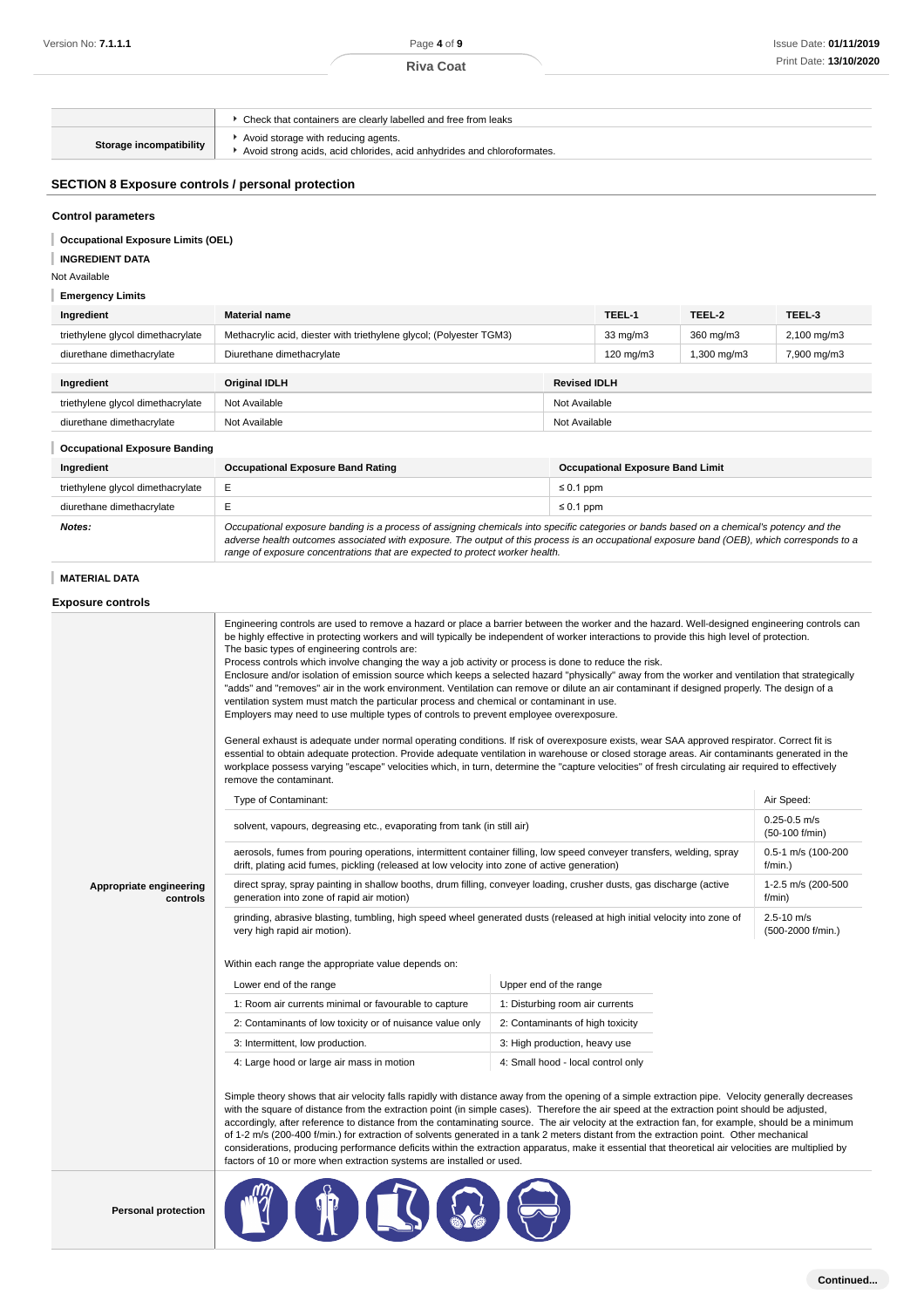| Eye and face protection | Safety glasses with side shields.<br>Chemical goggles.<br>Contact lenses may pose a special hazard; soft contact lenses may absorb and concentrate irritants. A written policy document, describing<br>the wearing of lenses or restrictions on use, should be created for each workplace or task. This should include a review of lens absorption<br>and adsorption for the class of chemicals in use and an account of injury experience. Medical and first-aid personnel should be trained in<br>their removal and suitable equipment should be readily available. In the event of chemical exposure, begin eye irrigation immediately and<br>remove contact lens as soon as practicable. Lens should be removed at the first signs of eye redness or irritation - lens should be removed in<br>a clean environment only after workers have washed hands thoroughly. [CDC NIOSH Current Intelligence Bulletin 59], [AS/NZS 1336 or<br>national equivalent] |
|-------------------------|---------------------------------------------------------------------------------------------------------------------------------------------------------------------------------------------------------------------------------------------------------------------------------------------------------------------------------------------------------------------------------------------------------------------------------------------------------------------------------------------------------------------------------------------------------------------------------------------------------------------------------------------------------------------------------------------------------------------------------------------------------------------------------------------------------------------------------------------------------------------------------------------------------------------------------------------------------------|
| <b>Skin protection</b>  | See Hand protection below                                                                                                                                                                                                                                                                                                                                                                                                                                                                                                                                                                                                                                                                                                                                                                                                                                                                                                                                     |
| Hands/feet protection   | ▶ Wear chemical protective gloves, e.g. PVC.<br>▶ Wear safety footwear or safety gumboots, e.g. Rubber<br>Rubber Gloves                                                                                                                                                                                                                                                                                                                                                                                                                                                                                                                                                                                                                                                                                                                                                                                                                                       |
| <b>Body protection</b>  | See Other protection below                                                                                                                                                                                                                                                                                                                                                                                                                                                                                                                                                                                                                                                                                                                                                                                                                                                                                                                                    |
| Other protection        | • Overalls.<br>P.V.C apron.<br>▶ Barrier cream.<br>Skin cleansing cream.<br>Eye wash unit.                                                                                                                                                                                                                                                                                                                                                                                                                                                                                                                                                                                                                                                                                                                                                                                                                                                                    |

#### **Respiratory protection**

Type A Filter of sufficient capacity. (AS/NZS 1716 & 1715, EN 143:2000 & 149:2001, ANSI Z88 or national equivalent)

Selection of the Class and Type of respirator will depend upon the level of breathing zone contaminant and the chemical nature of the contaminant. Protection Factors (defined as the ratio of contaminant outside and inside the mask) may also be important.

| Required minimum protection factor | Maximum gas/vapour concentration present in air p.p.m. (by volume) | <b>Half-face Respirator</b> | <b>Full-Face Respirator</b> |
|------------------------------------|--------------------------------------------------------------------|-----------------------------|-----------------------------|
| up to 10                           | 1000                                                               | A-AUS / Class1              |                             |
| up to 50                           | 1000                                                               |                             | A-AUS / Class 1             |
| up to 50                           | 5000                                                               | Airline                     | -                           |
| up to 100                          | 5000                                                               |                             | $A-2$                       |
| up to $100$                        | 10000                                                              |                             | $A-3$                       |
| $100+$                             |                                                                    |                             | Airline**                   |

\* - Continuous Flow \*\* - Continuous-flow or positive pressure demand

A(All classes) = Organic vapours, B AUS or B1 = Acid gasses, B2 = Acid gas or hydrogen cyanide(HCN), B3 = Acid gas or hydrogen cyanide(HCN), E = Sulfur dioxide(SO2), G = Agricultural chemicals, K = Ammonia(NH3), Hg = Mercury, NO = Oxides of nitrogen, MB = Methyl bromide, AX = Low boiling point organic compounds(below 65 degC)

### **SECTION 9 Physical and chemical properties**

#### **Information on basic physical and chemical properties**

| Appearance                                      | Clear, pale yellow slightly viscous liquid with ester-like odour, does not mix with water. |                                            |                |
|-------------------------------------------------|--------------------------------------------------------------------------------------------|--------------------------------------------|----------------|
|                                                 |                                                                                            |                                            |                |
| <b>Physical state</b>                           | Liquid                                                                                     | Relative density (Water = 1)               | 1.15           |
| Odour                                           | Not Available                                                                              | Partition coefficient n-octanol<br>/ water | Not Available  |
| <b>Odour threshold</b>                          | Not Available                                                                              | Auto-ignition temperature (°C)             | Not Available  |
| pH (as supplied)                                | Not Available                                                                              | <b>Decomposition temperature</b>           | Not Available  |
| Melting point / freezing point<br>(°C)          | Not Available                                                                              | Viscosity (cSt)                            | Not Available  |
| Initial boiling point and boiling<br>range (°C) | Gel before boiling                                                                         | Molecular weight (g/mol)                   | Not Applicable |
| Flash point (°C)                                | Not Available                                                                              | <b>Taste</b>                               | Not Available  |
| <b>Evaporation rate</b>                         | Not Available                                                                              | <b>Explosive properties</b>                | Not Available  |
| Flammability                                    | Not Available                                                                              | <b>Oxidising properties</b>                | Not Available  |
| Upper Explosive Limit (%)                       | Not Available                                                                              | Surface Tension (dyn/cm or<br>mN/m)        | Not Available  |
| Lower Explosive Limit (%)                       | Not Available                                                                              | <b>Volatile Component (%vol)</b>           | Not Available  |
| Vapour pressure (kPa)                           | Not Available                                                                              | Gas group                                  | Not Available  |
| Solubility in water                             | Immiscible                                                                                 | pH as a solution (1%)                      | Not Available  |
| Vapour density (Air = 1)                        | Not Available                                                                              | VOC g/L                                    | Not Available  |

## **SECTION 10 Stability and reactivity**

| Reactivity                            | See section 7                                                                                                                      |  |
|---------------------------------------|------------------------------------------------------------------------------------------------------------------------------------|--|
| <b>Chemical stability</b>             | Unstable in the presence of incompatible materials.<br>▶ Product is considered stable.<br>Hazardous polymerisation will not occur. |  |
| Possibility of hazardous<br>reactions | See section 7                                                                                                                      |  |
| <b>Conditions to avoid</b>            | See section 7                                                                                                                      |  |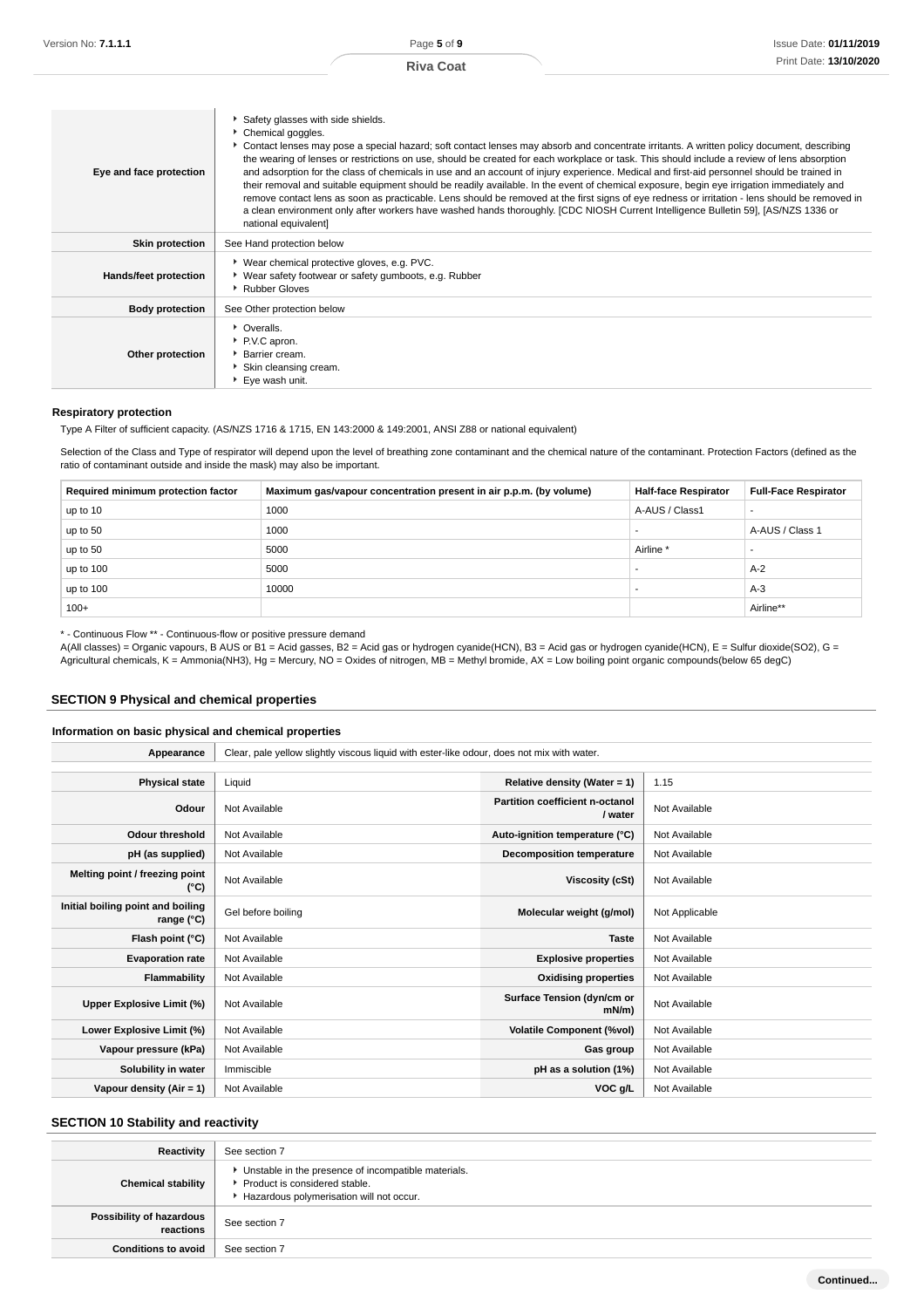| Incompatible materials                      | See section 7 |  |
|---------------------------------------------|---------------|--|
| Hazardous decomposition<br>  products       | See section 5 |  |
| <b>SECTION 11 Toxicological information</b> |               |  |

#### **Information on toxicological effects**

**DIURETHANE DIMETHACRYLATE**

| Inhaled                              | Limited evidence exists, or practical experience predicts, that the material produces irritation of the respiratory system in a significant number of<br>individuals following inhalation.                                                                                                                                                                                                                                                                                                                                                                                                                                                                                                                                                                                                                                                                                                            |                                                                                                                                        |  |
|--------------------------------------|-------------------------------------------------------------------------------------------------------------------------------------------------------------------------------------------------------------------------------------------------------------------------------------------------------------------------------------------------------------------------------------------------------------------------------------------------------------------------------------------------------------------------------------------------------------------------------------------------------------------------------------------------------------------------------------------------------------------------------------------------------------------------------------------------------------------------------------------------------------------------------------------------------|----------------------------------------------------------------------------------------------------------------------------------------|--|
| Ingestion                            | The material has NOT been classified by EC Directives or other classification systems as "harmful by ingestion". This is because of the lack of<br>corroborating animal or human evidence. The material may still be damaging to the health of the individual, following ingestion, especially where<br>pre-existing organ (e.g liver, kidney) damage is evident. Present definitions of harmful or toxic substances are generally based on doses<br>producing mortality rather than those producing morbidity (disease, ill-health). Gastrointestinal tract discomfort may produce nausea and<br>vomiting. In an occupational setting however, ingestion of insignificant quantities is not thought to be cause for concern.                                                                                                                                                                         |                                                                                                                                        |  |
| <b>Skin Contact</b>                  | Limited evidence exists, or practical experience predicts, that the material either produces inflammation of the skin in a substantial number of<br>individuals following direct contact, and/or produces significant inflammation when applied to the healthy intact skin of animals, for up to four<br>hours, such inflammation being present twenty-four hours or more after the end of the exposure period. Skin irritation may also be present after<br>prolonged or repeated exposure; this may result in a form of contact dermatitis (nonallergic). The dermatitis is often characterised by skin<br>redness (erythema) and swelling (oedema) which may progress to blistering (vesiculation), scaling and thickening of the epidermis. At the<br>microscopic level there may be intercellular oedema of the spongy layer of the skin (spongiosis) and intracellular oedema of the epidermis. |                                                                                                                                        |  |
| Eye                                  | Limited evidence exists, or practical experience suggests, that the material may cause eye irritation in a substantial number of individuals and/or<br>is expected to produce significant ocular lesions which are present twenty-four hours or more after instillation into the eye(s) of experimental<br>animals. Repeated or prolonged eye contact may cause inflammation characterised by temporary redness (similar to windburn) of the conjunctiva<br>(conjunctivitis); temporary impairment of vision and/or other transient eye damage/ulceration may occur.                                                                                                                                                                                                                                                                                                                                  |                                                                                                                                        |  |
| <b>Chronic</b>                       | Practical experience shows that skin contact with the material is capable either of inducing a sensitisation reaction in a substantial number of<br>individuals, and/or of producing a positive response in experimental animals.                                                                                                                                                                                                                                                                                                                                                                                                                                                                                                                                                                                                                                                                     |                                                                                                                                        |  |
|                                      | <b>TOXICITY</b>                                                                                                                                                                                                                                                                                                                                                                                                                                                                                                                                                                                                                                                                                                                                                                                                                                                                                       | <b>IRRITATION</b>                                                                                                                      |  |
| <b>Riva Coat</b>                     | Not Available                                                                                                                                                                                                                                                                                                                                                                                                                                                                                                                                                                                                                                                                                                                                                                                                                                                                                         | Not Available                                                                                                                          |  |
|                                      | <b>TOXICITY</b>                                                                                                                                                                                                                                                                                                                                                                                                                                                                                                                                                                                                                                                                                                                                                                                                                                                                                       | <b>IRRITATION</b>                                                                                                                      |  |
| triethylene glycol<br>dimethacrylate | Oral (mouse) LD50: 10750 mg/kg <sup>[2]</sup>                                                                                                                                                                                                                                                                                                                                                                                                                                                                                                                                                                                                                                                                                                                                                                                                                                                         | Eye: no adverse effect observed (not irritating)[1]                                                                                    |  |
|                                      | Oral (rat) LD50: 10837 mg/kg <sup>[2]</sup>                                                                                                                                                                                                                                                                                                                                                                                                                                                                                                                                                                                                                                                                                                                                                                                                                                                           | Skin: no adverse effect observed (not irritating)[1]                                                                                   |  |
|                                      | <b>TOXICITY</b>                                                                                                                                                                                                                                                                                                                                                                                                                                                                                                                                                                                                                                                                                                                                                                                                                                                                                       | <b>IRRITATION</b>                                                                                                                      |  |
| diurethane dimethacrylate            | Not Available                                                                                                                                                                                                                                                                                                                                                                                                                                                                                                                                                                                                                                                                                                                                                                                                                                                                                         | Eye: no adverse effect observed (not irritating)[1]                                                                                    |  |
|                                      |                                                                                                                                                                                                                                                                                                                                                                                                                                                                                                                                                                                                                                                                                                                                                                                                                                                                                                       | Skin: no adverse effect observed (not irritating)[1]                                                                                   |  |
| Legend:                              | specified data extracted from RTECS - Register of Toxic Effect of chemical Substances                                                                                                                                                                                                                                                                                                                                                                                                                                                                                                                                                                                                                                                                                                                                                                                                                 | 1. Value obtained from Europe ECHA Registered Substances - Acute toxicity 2.* Value obtained from manufacturer's SDS. Unless otherwise |  |

\* Possible carcinogen; possible sensitizer; possible irreversible effects \* Polysciences MSDS The skin sensitising potential of the test substance was investigated in a Local Lymph Node Assay (LLNA) in mice according to OECD Guideline 429 and in compliance with GLP (Vogel, 2009). The highest technically achievable test substance concentration was 50% (w/w) in dimethylformamide. To determine the highest non-irritant test concentration, a pre-test was performed in two animals. Two mice were treated with concentrations of 25 and 50% each on three consecutive days. No signs of irritation or systemic toxicity were observed at the tested concentrations. In the main study, four female CBA/CaOlaHsd mice per test group were treated with the test substance at concentrations of 10, 25 and 50% (w/w) in dimethylformamide or with vehicle alone for three consecutive days by open application on the ears (25 µL/ear). Three days after the last exposure, all animals were injected with 3H-methyl thymidine and approximately after five hours the draining (auricular) lymph nodes were excised and pooled for each test group. After precipitating the DNA of the lymph node cells, radioactivity measurements were performed. Treatment with test substance concentrations of 10, 25 and 50% (w/w) in dimethylformamide resulted in DPM values per lymph node of 1266.3, 1363.5 and 3562.1, respectively. The SI values calculated for the substance concentrations 10, 25 and 50% were 1.58, 1.70 and 4.44, respectively. The EC3 value was calculated to be 36.9%. Based on the results, the test substance was regarded as a skin sensitizer under the conditions of the test. Repeat Dose Toxicity: NOAEL = 100 mg/kg bw/day for males NOAEL = 300 mg/kg bw/day for females The lowest observed adverse effect level (LOAEL) in male animals is 300 mg/kg bw/day. According to Annex I of Regulation (EC) No 1272/2008 classification as STOT RE Category 2 is applicable, when significant toxic effects observed in a 90-day repeated-dose study conducted in experimental animals are seen to occur within the guidance value ranges of 10 < C = 100 mg/kg bw/day. These guidance values can be used as a basis to extrapolate equivalent guidance values for toxicity studies of greater or lesser duration, using dose/exposure time extrapolation similar to Habers rule for inhalation, which states essentially that the effective dose is directly proportional to the exposure concentration and the duration of exposure. The assessment shall be done on a case-by- case basis; for a 28-day study the guidance value is increased by a factor of three. The available repeated dose toxicity study was conducted in combination with the reproductive/developmental toxicity screening test. Male animals were exposed to the test substance for 56 days. Thus, the guidance value is increased by a factor of 1.6 leading to a guidance value range of 16 < C = 160 mg/kg bw/day for a classification as STOT RE Category 2. The LOAEL of 300 mg/kg/bw/day in the present study is above the guidance value for a classification with regard to repeated exposure. Thus, the available data on oral repeated dose toxicity do not meet the criteria for classification according to Regulation (EC) No 1272/2008, and is therefore conclusive but not sufficient for classification. Genetic toxicity: The available data on genetic toxicity are not sufficient for classification according to Regulation (EC) No 1272/2008. Gene mutation in bacteria A bacterial gene mutation assay with the test substance was performed in accordance with OECD Guideline 471 and in compliance with GLP (Paulus, 2009). In two independent experiments, the Salmonella typhimurium strains TA 97a, TA 98, TA 100, TA 102 and TA 1535 were exposed to the test substance dissolved in DMSO using either the preincubation or the plate incorporation method. Test substance concentrations of 50, 150, 500, 1501 and 5004 µg/plate were selected for the plate incorporation test with and without metabolic activation. In the second experiment, 312, 624, 1247, 2493 and 4986 µg/plate were selected for the preincubation method with and without metabolic activation. No signs of cytotoxicity were observed up to and including the limit concentration. Up to 5000 uq/plate, the test substance did not induce an increase in the mutation frequency of the tester strains in the presence and absence of a metabolic activation system. The determined vehicle values for the spontaneous revertants of the controls and all positive control values were within the range of historical data. Under the conditions of this experiment, the test substance did not show mutagenicity in the selected S. typhimurium strains in the presence and absence of metabolic activation. In vitro cytogenicity An in vitro micronucleus assay was performed with the test substance (Schweikl, 2001). In two independent experiments, Chinese hamster lung fibroblasts were exposed to the test substance dissolved in DMSO at concentrations of 11.75, 23.5, 35.25 µg/mL for 24 h in the absence of metabolic activation. Cytotoxicity of the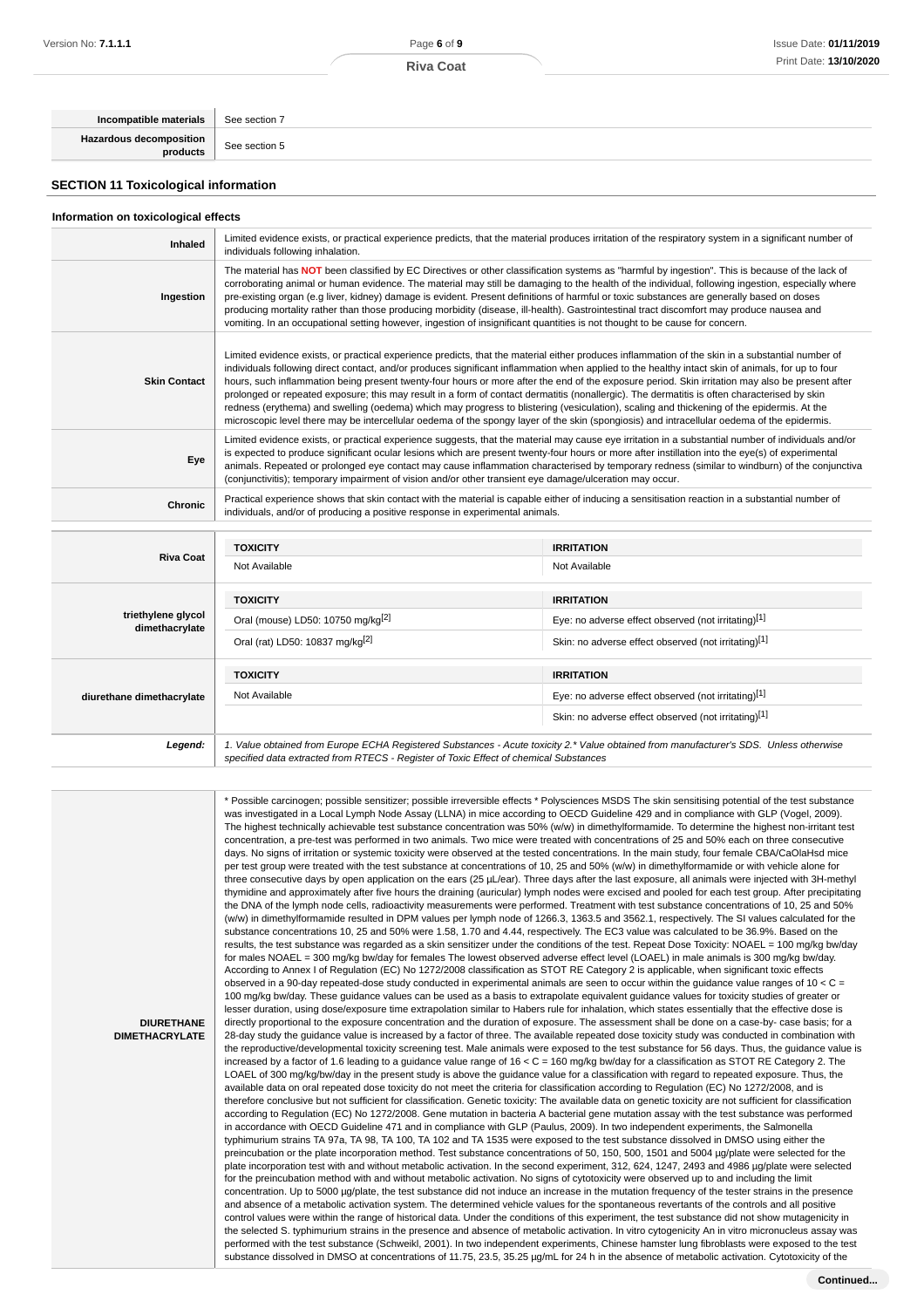|                                                                                                        | test substance was observed and the TC50 value was assessed to be 24 $\mu$ g/mL. At cytotoxic concentration levels of the test substance (= 24<br>$\mu$ g/mL) the numbers of micronuclei were slightly increased in the absence of metabolic activation. Ethyl methanesulphonate was used as positive<br>control and produced a distinct increase in micronuclei frequency indicating that the test conditions were adequate. Under the conditions of this<br>experiment, the potential of the test substance to induce micronuclei is equivocal. In vitro mutagenicity in mammalian cells An in vitro HPRT<br>assay was performed with the test substance (Schweikl, 1998). In three replicate cultures Chinese hamster lung fibroblasts were exposed to the<br>test substance dissolved in DMSO at concentrations of 11.75, 23.5, 35.25 µg/mL for 24 h in the absence of metabolic activation. Cytotoxicity of<br>the test substance was observed at concentrations = 23.5 µg/mL. No mutagenic activity of UDMA was detected. Ethyl methanesulphonate was<br>used as positive control and produced a distinct increase in mutant frequency indicating that the test conditions were adequate. Thus, under the<br>conditions of this experiment, the test substance did not show mutagenicity in V79 cells without metabolic activation. Due to the positive result in<br>the in vitro micronucleus test without metabolic activation at cytotoxic concentrations a micronucleus test in vivo should be conducted to conclude<br>on genotoxic potential of the test substance. Reproductive toxicity: The available data on toxicity to reproduction do not meet the criteria for<br>classification according to Regulation (EC) 1272/2008, and are therefore conclusive but not sufficient for classification. reproductive toxicity:<br>NOAEL >= 1000 mg/kg bw/day for males and females of the parental generation systemic toxicity: NOAEL = 100 mg/kg bw/day for males and<br>300 mg/kg bw/day for females of the parental generation A reliable sub-acute study regarding reproductive/developmental toxicity is available for<br>the test substance. The potential reproductive or developmental toxicity of the test substance was assessed in a sub-acute combined repeated<br>dose toxicity study with the reproductive/developmental toxicity screening test in Hsd.Han: Wistar rats performed according to OECD Guideline<br>422 and in compliance with GLP. Three groups of 12 male and 12 female rats received the test substance in polyethylene glycol as vehicle at<br>doses of 100, 300 or 600 mg/kg bw/day orally via gavage at concentrations of 0, 25, 75 and 150 mg/mL corresponding to a 4 mL/kg bw dosing<br>volume. A control group of 12 animals/sex received the vehicle only. In addition, 5 animals/sex were added to the control and high dose group to<br>assess the reversibility of any effects observed at the high dose level (recovery group). All animals of the parental generation were dosed prior to<br>mating (14 days) and throughout mating. In addition, males received the test item or vehicle after mating up to the day before necropsy<br>(altogether for 56 days). Females were additionally exposed through the gestation period and up to lactation days 13 - 21, i.e. up to the day<br>before necropsy (altogether for 56, 57 or 64 days). Observations included mortality, clinical signs, body weight, food consumption, mating,<br>pregnancy and delivery process, lactation as well as development of offspring. The dams were allowed to litter, and rear their offspring up to day<br>13 post-partum. Litters were weighed and offspring were observed for possible abnormalities and were euthanized on post-natal day 13 or shortly<br>thereafter. Blood samples were collected for determination of serum levels of thyroid hormones (T4) from all pups per litter at termination on<br>post-natal day 13. No adverse effect on mortality, clinical signs, body weight or necropsy findings were detected in the offspring terminated as<br>scheduled. Thyroid homone levels (T4) in pups on post-natal day 13 were not affected. The anogenital distance (male and female) or nipple<br>retention (male) was not affected due to treatment with the test substance. For the parental animals pale livers and histopathological changes in<br>the liver (hepatic lipidosis) were observed at 300 mg/kg bw/day for males and 1000 mg/kg bw/day for females. Thus, under the conditions of this<br>study, the NOAEL of the test substance for systemic toxicity of the parental generation following oral administration via gavage for 56 days is 100<br>mg/kg bw/day in male Wistar rats. The corresponding NOAEL in female Wistar rats following oral administration via gavage for 56, 57 or 64 days<br>is 300 mg/kg bw/day. The corresponding NOAEL for the offspring is 1000 mg/kg bw/day. * REACh Dossier<br>UV (ultraviolet)/ EB (electron beam) acrylates are generally of low toxicity<br>UV/EB acrylates are divided into two groups; "stenomeric" and "eurymeric" acrylates.<br>The first group consists of well-defined acrylates which can be described by a simple idealised chemical; they are low molecular weight species<br>with a very narrow weight distribution profile.<br>The eurymeric acrylates cannot be described by an idealised structure and may differ fundamentally between various suppliers; they are of<br>relatively high molecular weigh and possess a wide weight distribution.<br>Stenomeric acrylates are usually more hazardous than the eurymeric substances. Stenomeric acrylates are also well defined which allows<br>comparison and exchange of toxicity data - this allows more accurate classification.<br>The stenomerics cannot be classified as a group; they exhibit substantial variation.<br>Based on the available oncogenicity data and without a better understanding of the carcinogenic mechanism the Health and Environmental<br>Review Division (HERD), Office of Toxic Substances (OTS), of the US EPA previously concluded that all chemicals that contain the acrylate or<br>methacrylate moiety (CH2=CHCOO or CH2=C(CH3)COO) should be considered to be a carcinogenic hazard unless shown otherwise by<br>adequate testing.<br>This position has now been revised and acrylates and methacrylates are no longer de facto carcinogens.<br>Where no "official" classification for acrylates and methacrylates exists, there has been cautious attempts to create classifications in the absence<br>of contrary evidence. For example<br>Monalkyl or monoarylesters of acrylic acids should be classified as R36/37/38 and R51/53<br>Monoalkyl or monoaryl esters of methacrylic acid should be classified as R36/37/38 |                                 |        |
|--------------------------------------------------------------------------------------------------------|-------------------------------------------------------------------------------------------------------------------------------------------------------------------------------------------------------------------------------------------------------------------------------------------------------------------------------------------------------------------------------------------------------------------------------------------------------------------------------------------------------------------------------------------------------------------------------------------------------------------------------------------------------------------------------------------------------------------------------------------------------------------------------------------------------------------------------------------------------------------------------------------------------------------------------------------------------------------------------------------------------------------------------------------------------------------------------------------------------------------------------------------------------------------------------------------------------------------------------------------------------------------------------------------------------------------------------------------------------------------------------------------------------------------------------------------------------------------------------------------------------------------------------------------------------------------------------------------------------------------------------------------------------------------------------------------------------------------------------------------------------------------------------------------------------------------------------------------------------------------------------------------------------------------------------------------------------------------------------------------------------------------------------------------------------------------------------------------------------------------------------------------------------------------------------------------------------------------------------------------------------------------------------------------------------------------------------------------------------------------------------------------------------------------------------------------------------------------------------------------------------------------------------------------------------------------------------------------------------------------------------------------------------------------------------------------------------------------------------------------------------------------------------------------------------------------------------------------------------------------------------------------------------------------------------------------------------------------------------------------------------------------------------------------------------------------------------------------------------------------------------------------------------------------------------------------------------------------------------------------------------------------------------------------------------------------------------------------------------------------------------------------------------------------------------------------------------------------------------------------------------------------------------------------------------------------------------------------------------------------------------------------------------------------------------------------------------------------------------------------------------------------------------------------------------------------------------------------------------------------------------------------------------------------------------------------------------------------------------------------------------------------------------------------------------------------------------------------------------------------------------------------------------------------------------------------------------------------------------------------------------------------------------------------------------------------------------------------------------------------------------------------------------------------------------------------------------------------------------------------------------------------------------------------------------------------------------------------------------------------------------------------------------------------------------------------------------------------------------------------------------------------------------------------------------------------------------------------------------------------------------------------------------------------------------------------------------------------------------------------------------------------------------------------------------------------------------------------------------------------------------------------------------------------------------------------------------------------------------------------------------------------------------------------------------------------------------------------------------------------------------------------------------------------------------------------------------------------------------------------------------------------------------------------------------------------------------------------------------------------------------------------------------------------------------------------------------------------------------------------------------------------------------------------------------------------------------------------------------------------------------------------------------------------------------------------------------------------------------------------------------------------------------------------------------------------------------------------------------------------------------------------------------------------------------------------------------------------------------------------------------------------------------------------------------------------------------------------------------------------------------------------------------------------------------------------------------------------------------------------------------------------------------------------------------------------------------------------------------------------------------------------------------------------------------------------------------------------------------------------------------------------------------------------------------------------------------------------------------|---------------------------------|--------|
| <b>TRIETHYLENE GLYCOL</b><br><b>DIMETHACRYLATE &amp;</b><br><b>DIURETHANE</b><br><b>DIMETHACRYLATE</b> | The following information refers to contact allergens as a group and may not be specific to this product.<br>Contact allergies quickly manifest themselves as contact eczema, more rarely as urticaria or Quincke's oedema. The pathogenesis of contact<br>eczema involves a cell-mediated (T lymphocytes) immune reaction of the delayed type. Other allergic skin reactions, e.g. contact urticaria,<br>involve antibody-mediated immune reactions. The significance of the contact allergen is not simply determined by its sensitisation potential: the<br>distribution of the substance and the opportunities for contact with it are equally important. A weakly sensitising substance which is widely<br>distributed can be a more important allergen than one with stronger sensitising potential with which few individuals come into contact. From a<br>clinical point of view, substances are noteworthy if they produce an allergic test reaction in more than 1% of the persons tested.<br>Asthma-like symptoms may continue for months or even years after exposure to the material ceases. This may be due to a non-allergenic<br>condition known as reactive airways dysfunction syndrome (RADS) which can occur following exposure to high levels of highly irritating<br>compound. Key criteria for the diagnosis of RADS include the absence of preceding respiratory disease, in a non-atopic individual, with abrupt<br>onset of persistent asthma-like symptoms within minutes to hours of a documented exposure to the irritant. A reversible airflow pattern, on<br>spirometry, with the presence of moderate to severe bronchial hyperreactivity on methacholine challenge testing and the lack of minimal<br>lymphocytic inflammation, without eosinophilia, have also been included in the criteria for diagnosis of RADS. RADS (or asthma) following an<br>irritating inhalation is an infrequent disorder with rates related to the concentration of and duration of exposure to the irritating substance.<br>Industrial bronchitis, on the other hand, is a disorder that occurs as result of exposure due to high concentrations of irritating substance (often<br>particulate in nature) and is completely reversible after exposure ceases. The disorder is characterised by dyspnea, cough and mucus<br>production.                                                                                                                                                                                                                                                                                                                                                                                                                                                                                                                                                                                                                                                                                                                                                                                                                                                                                                                                                                                                                                                                                                                                                                                                                                                                                                                                                                                                                                                                                                                                                                                                                                                                                                                                                                                                                                                                                                                                                                                                                                                                                                                                                                                                                                                                                                                                                                                                                                                                                                                                                                                                                                                                                                                                                                                                                                                                                                                                                                                                                                                                                                                                                                                                                                                                                                                                                                                                                                                                                                                                                                                                                                                                                                                                                                                                                                                                                                                                                                                                                                                                                                                                                                                                                                                                                                                                                                                                                                                                                                 |                                 |        |
| <b>DIURETHANE</b><br><b>DIMETHACRYLATE</b>                                                             | Combined repeated dose toxicity study with the reproduction/developmental toxicity screening test, oral (OECD 422), rat:                                                                                                                                                                                                                                                                                                                                                                                                                                                                                                                                                                                                                                                                                                                                                                                                                                                                                                                                                                                                                                                                                                                                                                                                                                                                                                                                                                                                                                                                                                                                                                                                                                                                                                                                                                                                                                                                                                                                                                                                                                                                                                                                                                                                                                                                                                                                                                                                                                                                                                                                                                                                                                                                                                                                                                                                                                                                                                                                                                                                                                                                                                                                                                                                                                                                                                                                                                                                                                                                                                                                                                                                                                                                                                                                                                                                                                                                                                                                                                                                                                                                                                                                                                                                                                                                                                                                                                                                                                                                                                                                                                                                                                                                                                                                                                                                                                                                                                                                                                                                                                                                                                                                                                                                                                                                                                                                                                                                                                                                                                                                                                                                                                                                                                                                                                                                                                                                                                                                                                                                                                                                                                                                                                                                                                                                                                                                                                                                                                                                                                                                                                                                                                                                                                                              |                                 |        |
|                                                                                                        |                                                                                                                                                                                                                                                                                                                                                                                                                                                                                                                                                                                                                                                                                                                                                                                                                                                                                                                                                                                                                                                                                                                                                                                                                                                                                                                                                                                                                                                                                                                                                                                                                                                                                                                                                                                                                                                                                                                                                                                                                                                                                                                                                                                                                                                                                                                                                                                                                                                                                                                                                                                                                                                                                                                                                                                                                                                                                                                                                                                                                                                                                                                                                                                                                                                                                                                                                                                                                                                                                                                                                                                                                                                                                                                                                                                                                                                                                                                                                                                                                                                                                                                                                                                                                                                                                                                                                                                                                                                                                                                                                                                                                                                                                                                                                                                                                                                                                                                                                                                                                                                                                                                                                                                                                                                                                                                                                                                                                                                                                                                                                                                                                                                                                                                                                                                                                                                                                                                                                                                                                                                                                                                                                                                                                                                                                                                                                                                                                                                                                                                                                                                                                                                                                                                                                                                                                                                       |                                 |        |
| <b>Acute Toxicity</b>                                                                                  | ×<br>✔                                                                                                                                                                                                                                                                                                                                                                                                                                                                                                                                                                                                                                                                                                                                                                                                                                                                                                                                                                                                                                                                                                                                                                                                                                                                                                                                                                                                                                                                                                                                                                                                                                                                                                                                                                                                                                                                                                                                                                                                                                                                                                                                                                                                                                                                                                                                                                                                                                                                                                                                                                                                                                                                                                                                                                                                                                                                                                                                                                                                                                                                                                                                                                                                                                                                                                                                                                                                                                                                                                                                                                                                                                                                                                                                                                                                                                                                                                                                                                                                                                                                                                                                                                                                                                                                                                                                                                                                                                                                                                                                                                                                                                                                                                                                                                                                                                                                                                                                                                                                                                                                                                                                                                                                                                                                                                                                                                                                                                                                                                                                                                                                                                                                                                                                                                                                                                                                                                                                                                                                                                                                                                                                                                                                                                                                                                                                                                                                                                                                                                                                                                                                                                                                                                                                                                                                                                                | Carcinogenicity                 | ×<br>× |
| <b>Skin Irritation/Corrosion</b>                                                                       | ✔                                                                                                                                                                                                                                                                                                                                                                                                                                                                                                                                                                                                                                                                                                                                                                                                                                                                                                                                                                                                                                                                                                                                                                                                                                                                                                                                                                                                                                                                                                                                                                                                                                                                                                                                                                                                                                                                                                                                                                                                                                                                                                                                                                                                                                                                                                                                                                                                                                                                                                                                                                                                                                                                                                                                                                                                                                                                                                                                                                                                                                                                                                                                                                                                                                                                                                                                                                                                                                                                                                                                                                                                                                                                                                                                                                                                                                                                                                                                                                                                                                                                                                                                                                                                                                                                                                                                                                                                                                                                                                                                                                                                                                                                                                                                                                                                                                                                                                                                                                                                                                                                                                                                                                                                                                                                                                                                                                                                                                                                                                                                                                                                                                                                                                                                                                                                                                                                                                                                                                                                                                                                                                                                                                                                                                                                                                                                                                                                                                                                                                                                                                                                                                                                                                                                                                                                                                                     | <b>Reproductivity</b>           | ✔      |
| Serious Eye Damage/Irritation                                                                          |                                                                                                                                                                                                                                                                                                                                                                                                                                                                                                                                                                                                                                                                                                                                                                                                                                                                                                                                                                                                                                                                                                                                                                                                                                                                                                                                                                                                                                                                                                                                                                                                                                                                                                                                                                                                                                                                                                                                                                                                                                                                                                                                                                                                                                                                                                                                                                                                                                                                                                                                                                                                                                                                                                                                                                                                                                                                                                                                                                                                                                                                                                                                                                                                                                                                                                                                                                                                                                                                                                                                                                                                                                                                                                                                                                                                                                                                                                                                                                                                                                                                                                                                                                                                                                                                                                                                                                                                                                                                                                                                                                                                                                                                                                                                                                                                                                                                                                                                                                                                                                                                                                                                                                                                                                                                                                                                                                                                                                                                                                                                                                                                                                                                                                                                                                                                                                                                                                                                                                                                                                                                                                                                                                                                                                                                                                                                                                                                                                                                                                                                                                                                                                                                                                                                                                                                                                                       | <b>STOT - Single Exposure</b>   |        |
| <b>Respiratory or Skin</b><br>sensitisation                                                            | ✔                                                                                                                                                                                                                                                                                                                                                                                                                                                                                                                                                                                                                                                                                                                                                                                                                                                                                                                                                                                                                                                                                                                                                                                                                                                                                                                                                                                                                                                                                                                                                                                                                                                                                                                                                                                                                                                                                                                                                                                                                                                                                                                                                                                                                                                                                                                                                                                                                                                                                                                                                                                                                                                                                                                                                                                                                                                                                                                                                                                                                                                                                                                                                                                                                                                                                                                                                                                                                                                                                                                                                                                                                                                                                                                                                                                                                                                                                                                                                                                                                                                                                                                                                                                                                                                                                                                                                                                                                                                                                                                                                                                                                                                                                                                                                                                                                                                                                                                                                                                                                                                                                                                                                                                                                                                                                                                                                                                                                                                                                                                                                                                                                                                                                                                                                                                                                                                                                                                                                                                                                                                                                                                                                                                                                                                                                                                                                                                                                                                                                                                                                                                                                                                                                                                                                                                                                                                     | <b>STOT - Repeated Exposure</b> | ×      |
| <b>Mutagenicity</b>                                                                                    | ×                                                                                                                                                                                                                                                                                                                                                                                                                                                                                                                                                                                                                                                                                                                                                                                                                                                                                                                                                                                                                                                                                                                                                                                                                                                                                                                                                                                                                                                                                                                                                                                                                                                                                                                                                                                                                                                                                                                                                                                                                                                                                                                                                                                                                                                                                                                                                                                                                                                                                                                                                                                                                                                                                                                                                                                                                                                                                                                                                                                                                                                                                                                                                                                                                                                                                                                                                                                                                                                                                                                                                                                                                                                                                                                                                                                                                                                                                                                                                                                                                                                                                                                                                                                                                                                                                                                                                                                                                                                                                                                                                                                                                                                                                                                                                                                                                                                                                                                                                                                                                                                                                                                                                                                                                                                                                                                                                                                                                                                                                                                                                                                                                                                                                                                                                                                                                                                                                                                                                                                                                                                                                                                                                                                                                                                                                                                                                                                                                                                                                                                                                                                                                                                                                                                                                                                                                                                     | <b>Aspiration Hazard</b>        | ×      |
|                                                                                                        |                                                                                                                                                                                                                                                                                                                                                                                                                                                                                                                                                                                                                                                                                                                                                                                                                                                                                                                                                                                                                                                                                                                                                                                                                                                                                                                                                                                                                                                                                                                                                                                                                                                                                                                                                                                                                                                                                                                                                                                                                                                                                                                                                                                                                                                                                                                                                                                                                                                                                                                                                                                                                                                                                                                                                                                                                                                                                                                                                                                                                                                                                                                                                                                                                                                                                                                                                                                                                                                                                                                                                                                                                                                                                                                                                                                                                                                                                                                                                                                                                                                                                                                                                                                                                                                                                                                                                                                                                                                                                                                                                                                                                                                                                                                                                                                                                                                                                                                                                                                                                                                                                                                                                                                                                                                                                                                                                                                                                                                                                                                                                                                                                                                                                                                                                                                                                                                                                                                                                                                                                                                                                                                                                                                                                                                                                                                                                                                                                                                                                                                                                                                                                                                                                                                                                                                                                                                       |                                 |        |

**Legend:**  $\mathbf{X}$  – Data either not available or does not fill the criteria for classification – Data available to make classification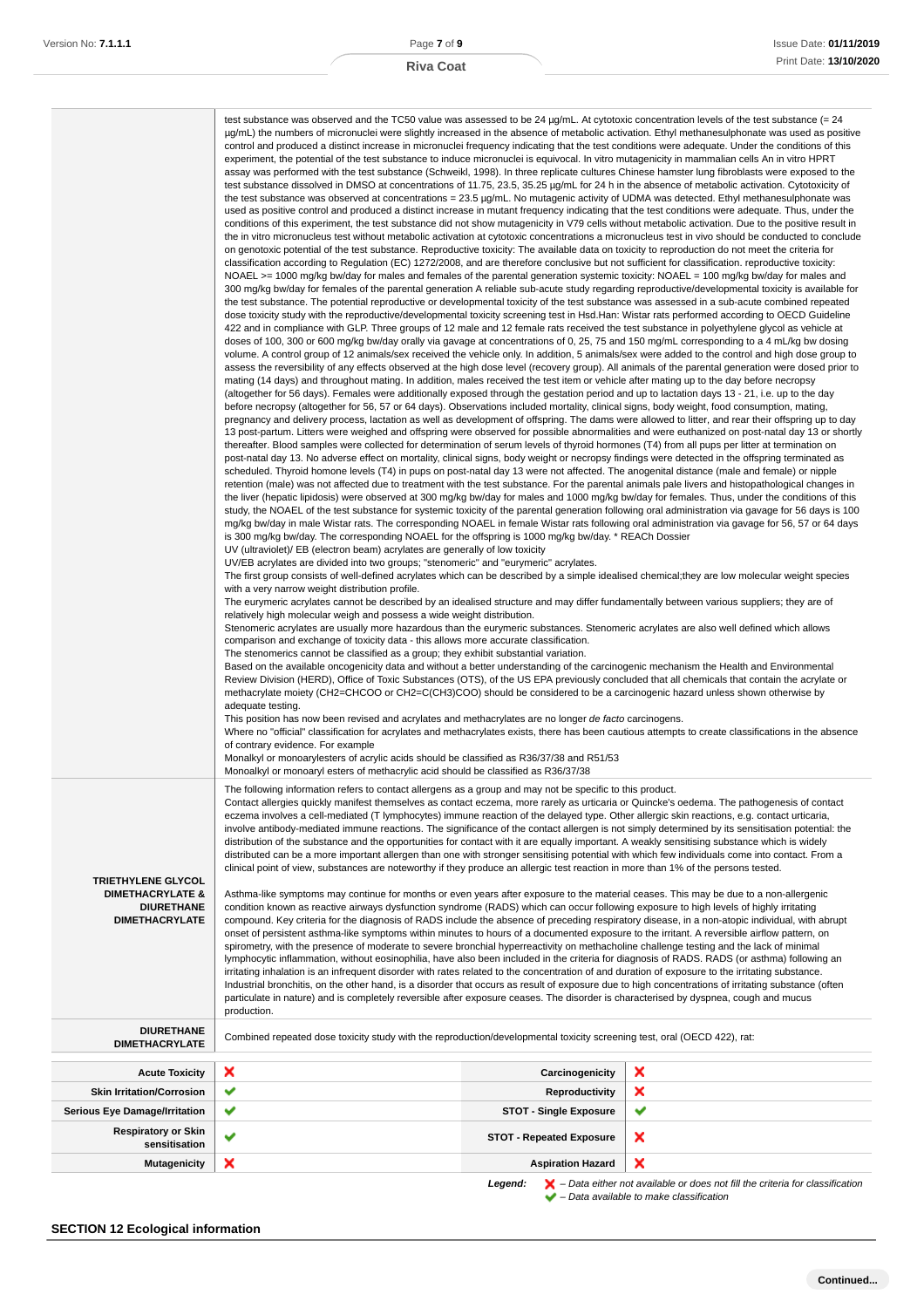### **Toxicity**

| <b>Riva Coat</b>          | Endpoint                                                                                                                                                                                                                                                                                                                                                                                        | <b>Test Duration (hr)</b> | <b>Species</b>                |       | Value              | <b>Source</b>    |
|---------------------------|-------------------------------------------------------------------------------------------------------------------------------------------------------------------------------------------------------------------------------------------------------------------------------------------------------------------------------------------------------------------------------------------------|---------------------------|-------------------------------|-------|--------------------|------------------|
|                           | Not<br>Available                                                                                                                                                                                                                                                                                                                                                                                | Not Available             | Not Available                 |       | Not<br>Available   | Not<br>Available |
|                           | Endpoint                                                                                                                                                                                                                                                                                                                                                                                        | <b>Test Duration (hr)</b> | <b>Species</b>                |       | Value              | <b>Source</b>    |
| triethylene glycol        | <b>LC50</b>                                                                                                                                                                                                                                                                                                                                                                                     | 96                        | Fish                          |       | 16.4mg/L           | 2                |
| dimethacrylate            | <b>EC50</b>                                                                                                                                                                                                                                                                                                                                                                                     | 72                        | Algae or other aquatic plants |       | 72.8mg/L           | $\overline{2}$   |
|                           | <b>NOEC</b>                                                                                                                                                                                                                                                                                                                                                                                     | 72                        | Algae or other aquatic plants |       | 18.6mg/L           | 2                |
|                           | Endpoint                                                                                                                                                                                                                                                                                                                                                                                        | <b>Test Duration (hr)</b> | <b>Species</b>                | Value |                    | Source           |
|                           | <b>LC50</b>                                                                                                                                                                                                                                                                                                                                                                                     | 96                        | Fish                          |       | $10.1$ mg/L        | $\overline{2}$   |
|                           | <b>EC50</b>                                                                                                                                                                                                                                                                                                                                                                                     | 48                        | Crustacea                     |       | >0.001-0.2mg/L     | 2                |
| diurethane dimethacrylate | <b>EC50</b>                                                                                                                                                                                                                                                                                                                                                                                     | 72                        | Algae or other aquatic plants |       | $>0.68$ mg/L       | $\overline{2}$   |
|                           | EC100                                                                                                                                                                                                                                                                                                                                                                                           | 24                        | Crustacea                     |       | >0.001-0.2mg/L     | 2                |
|                           | <b>NOEC</b>                                                                                                                                                                                                                                                                                                                                                                                     | 24                        | Crustacea                     |       | $0.001 - 0.2$ mg/L | $\overline{c}$   |
| Legend:                   | Extracted from 1. IUCLID Toxicity Data 2. Europe ECHA Registered Substances - Ecotoxicological Information - Aquatic Toxicity 3. EPIWIN Suite<br>V3.12 (QSAR) - Aquatic Toxicity Data (Estimated) 4. US EPA, Ecotox database - Aquatic Toxicity Data 5. ECETOC Aquatic Hazard Assessment<br>Data 6. NITE (Japan) - Bioconcentration Data 7. METI (Japan) - Bioconcentration Data 8. Vendor Data |                           |                               |       |                    |                  |

### **DO NOT** discharge into sewer or waterways.

#### **Persistence and degradability**

| Ingredient                        | Persistence: Water/Soil<br><b>Persistence: Air</b> |  |  |  |
|-----------------------------------|----------------------------------------------------|--|--|--|
| triethylene glycol dimethacrylate | LOW<br><b>LOW</b>                                  |  |  |  |
| <b>Bioaccumulative potential</b>  |                                                    |  |  |  |
| Ingredient                        | <b>Bioaccumulation</b>                             |  |  |  |
| triethylene glycol dimethacrylate | LOW (LogKOW = $1.88$ )                             |  |  |  |
| <b>Mobility in soil</b>           |                                                    |  |  |  |
| Ingredient                        | <b>Mobility</b>                                    |  |  |  |
| triethylene glycol dimethacrylate | $LOW (KOC = 10)$                                   |  |  |  |

### **SECTION 13 Disposal considerations**

| Waste treatment methods      |                                                                                                                                                                                                                                                                                                                                                                                                                                                                                                                                                                                                                                                                                                                                                                                                                                                                                           |
|------------------------------|-------------------------------------------------------------------------------------------------------------------------------------------------------------------------------------------------------------------------------------------------------------------------------------------------------------------------------------------------------------------------------------------------------------------------------------------------------------------------------------------------------------------------------------------------------------------------------------------------------------------------------------------------------------------------------------------------------------------------------------------------------------------------------------------------------------------------------------------------------------------------------------------|
| Product / Packaging disposal | DO NOT allow wash water from cleaning or process equipment to enter drains.<br>It may be necessary to collect all wash water for treatment before disposal.<br>In all cases disposal to sewer may be subject to local laws and regulations and these should be considered first.<br>Where in doubt contact the responsible authority.<br>Recycle wherever possible.<br>► Consult manufacturer for recycling options or consult local or regional waste management authority for disposal if no suitable treatment or<br>disposal facility can be identified.<br>Dispose of by: burial in a land-fill specifically licensed to accept chemical and / or pharmaceutical wastes or incineration in a licensed<br>apparatus (after admixture with suitable combustible material).<br>Decontaminate empty containers. Observe all label safequards until containers are cleaned and destroyed. |

## **SECTION 14 Transport information**

| <b>Labels Required</b>  |                |  |  |
|-------------------------|----------------|--|--|
| <b>Marine Pollutant</b> | <b>NO</b>      |  |  |
| <b>HAZCHEM</b>          | Not Applicable |  |  |

## **Land transport (ADG): NOT REGULATED FOR TRANSPORT OF DANGEROUS GOODS**

## **Air transport (ICAO-IATA / DGR): NOT REGULATED FOR TRANSPORT OF DANGEROUS GOODS**

## **Sea transport (IMDG-Code / GGVSee): NOT REGULATED FOR TRANSPORT OF DANGEROUS GOODS**

**Transport in bulk according to Annex II of MARPOL and the IBC code**

Not Applicable

# **SECTION 15 Regulatory information**

## **Safety, health and environmental regulations / legislation specific for the substance or mixture**

**triethylene glycol dimethacrylate is found on the following regulatory lists**